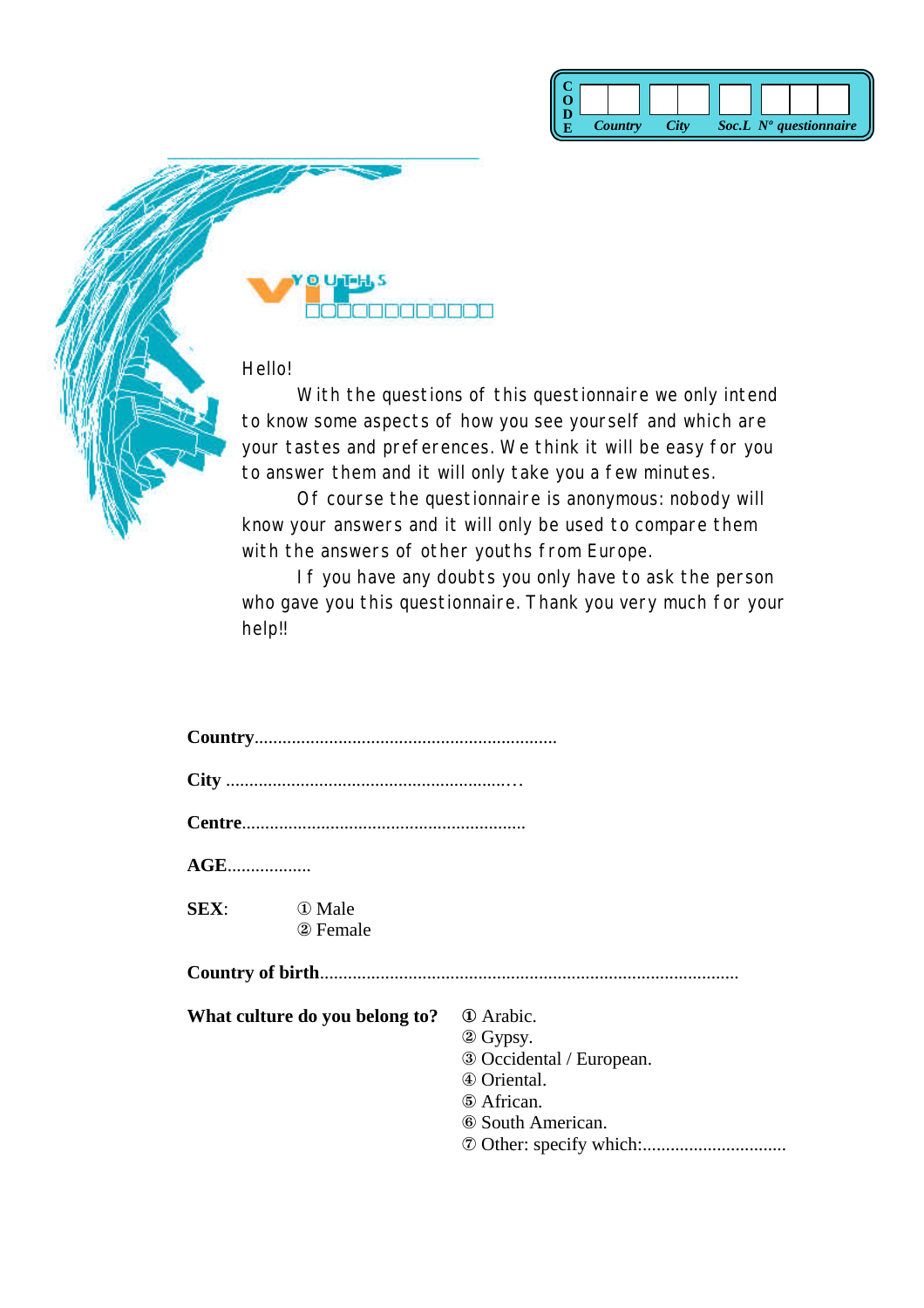### *V.3.* **In my house also live with me (**mark with a cross**):**

- ¨ father
- 2 mother
- Æ a new spouse of my father or mother
- Ø brothers; *indicate how many*:\_\_\_
- ° grandfather/grandmother
- $\odot$  cousins, uncles, or aunts
- $\circled{7}$  other relatives
- ³ other persons, not relatives

## **Mark with a cross the work situation**

## *(V.4.)* **of the father:** *(V.5.)* **and of the mother:**

- ① Habitually works. ① Habitually works.
- 2 House work. 2 House work.
- **EXECUTE:** EXECUTE: **EXECUTE:** EXECUTE: **EXECUTE:** EXECUTE: **EXECUTE:** EXECUTE: **EXECUTE:** EXECUTE: **EXECUTE:** EXECUTE: **EXECUTE:** EXECUTE: **EXECUTE:** EXECUTE: **EXECUTE:** EXECUTE: **EXECUTE:** EXECUTE: **EXECUTE:** EXECUTE: **E**
- Ø Pensioner. Ø Pensioner.
- 
- 
- -

# **Mark with a cross the level of studies,**  *(V.6.)* **of the father:** *(V.7.)* **and of the mother:**

- 
- Only read and write Only read and write
- **Example 28 Primary School Example 28 Primary School**
- 
- 
- $\circ$  University  $\circ$  University

- ① Cannot read or write ① Cannot read or write
	-
	-
- Ø Secondary School Ø Secondary School
- ° Technical School ° Technical School
	-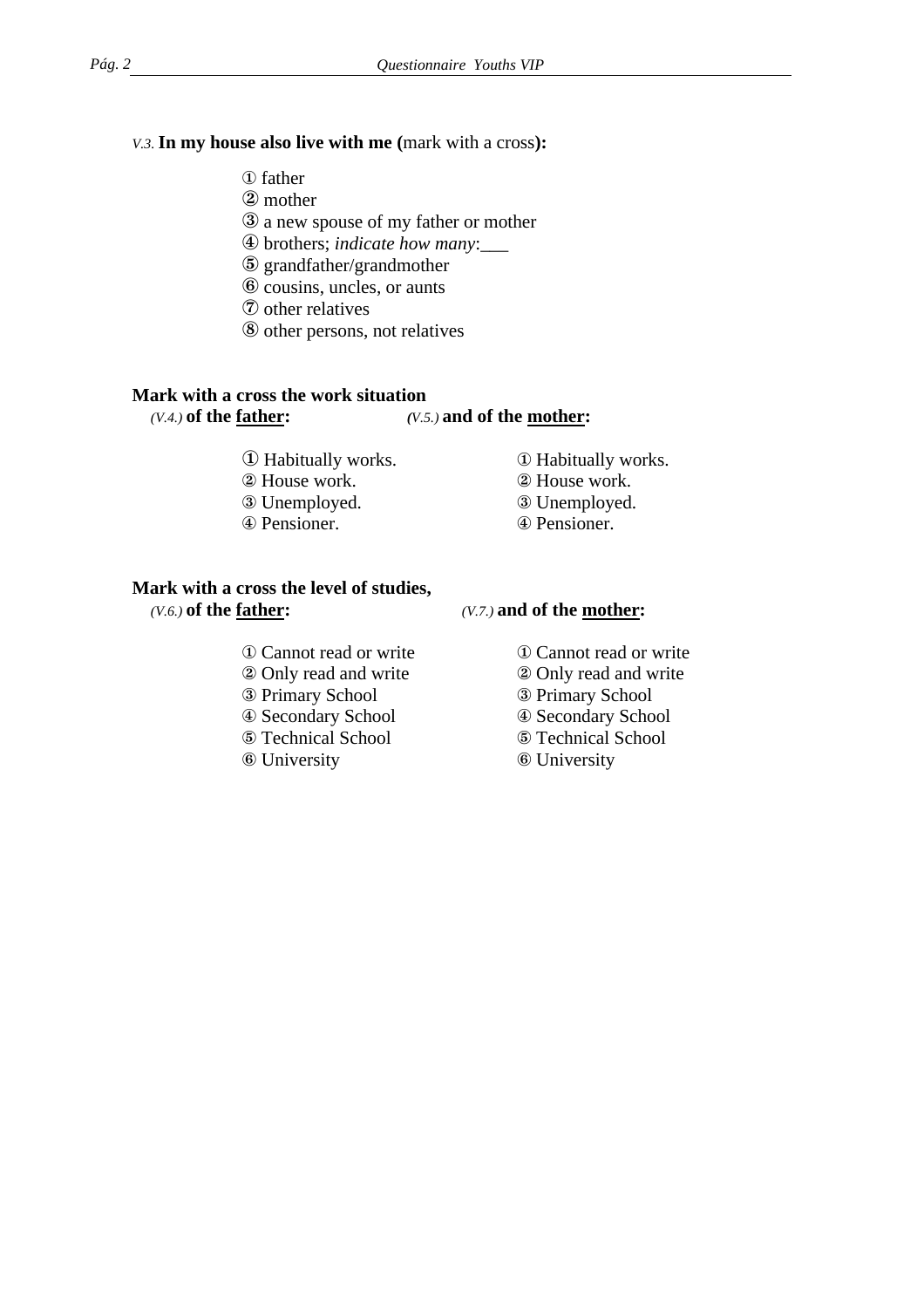*Please encircle the number that describes better what you feel about yourself.*

| R.1. Courteous/kind.                                                            |                                                                     |  |  |  |  |  |  |  |  |                      |                                                                                   |
|---------------------------------------------------------------------------------|---------------------------------------------------------------------|--|--|--|--|--|--|--|--|----------------------|-----------------------------------------------------------------------------------|
|                                                                                 | It does not describe me $\leftarrow$                                |  |  |  |  |  |  |  |  | 1 2 3 4 5 6 7 8 9 10 | $\rightarrow$ Yes it describes me                                                 |
| R.2. Aggressive.                                                                |                                                                     |  |  |  |  |  |  |  |  |                      |                                                                                   |
|                                                                                 | It does not describe me $\leftarrow$                                |  |  |  |  |  |  |  |  | 1 2 3 4 5 6 7 8 9 10 | $\rightarrow$ Yes it describes me                                                 |
| R.3. Sensitive.                                                                 |                                                                     |  |  |  |  |  |  |  |  |                      |                                                                                   |
|                                                                                 | It does not describe me $\leftarrow$                                |  |  |  |  |  |  |  |  | 1 2 3 4 5 6 7 8 9 10 | $\rightarrow$ Yes it describes me                                                 |
| R.4. Domineering.                                                               |                                                                     |  |  |  |  |  |  |  |  |                      |                                                                                   |
|                                                                                 | It does not describe me $\leftarrow$                                |  |  |  |  |  |  |  |  | 1 2 3 4 5 6 7 8 9 10 | $\rightarrow$ Yes it describes me                                                 |
| R.5. Emotional.                                                                 |                                                                     |  |  |  |  |  |  |  |  |                      |                                                                                   |
|                                                                                 | It does not describe me $\leftarrow$ 1 2 3 4 5 6 7 8 9 10           |  |  |  |  |  |  |  |  |                      | $\rightarrow$ Yes it describes me                                                 |
| R.6. I act as a leader.                                                         |                                                                     |  |  |  |  |  |  |  |  |                      |                                                                                   |
|                                                                                 | It does not describe me $\leftarrow$ 1 2 3 4 5 6 7 8 9 10           |  |  |  |  |  |  |  |  |                      | $\rightarrow$ Yes it describes me                                                 |
| s.1. What do you think your level of physical health is?                        |                                                                     |  |  |  |  |  |  |  |  |                      |                                                                                   |
|                                                                                 | <b>0.</b> Bad ----- 1. Not too bad ----- 2. Good ----- 3. Very Good |  |  |  |  |  |  |  |  |                      |                                                                                   |
|                                                                                 |                                                                     |  |  |  |  |  |  |  |  |                      |                                                                                   |
| s.2. What do you think your level of mental health is?                          |                                                                     |  |  |  |  |  |  |  |  |                      |                                                                                   |
| 0. Bad ----- 1. Not too bad ----- 2. Good ----- 3. Very Good                    |                                                                     |  |  |  |  |  |  |  |  |                      |                                                                                   |
|                                                                                 |                                                                     |  |  |  |  |  |  |  |  |                      | A.1. I am satisfied with the help I receive from my family when I have a problem. |
| $0.$ Hardly ever.----- 1. Sometimes. ----- 2. Nearly always.                    |                                                                     |  |  |  |  |  |  |  |  |                      |                                                                                   |
|                                                                                 |                                                                     |  |  |  |  |  |  |  |  |                      |                                                                                   |
| problems.                                                                       |                                                                     |  |  |  |  |  |  |  |  |                      | A.2. I am satisfied with the way my family discusses things with me and shares my |
|                                                                                 | 0. Hardly ever.----- 1. Sometimes. ----- 2. Nearly always.          |  |  |  |  |  |  |  |  |                      |                                                                                   |
| A.3. I think my family accepts and supports my desires to begin new activities. |                                                                     |  |  |  |  |  |  |  |  |                      |                                                                                   |
|                                                                                 | 0. Hardly ever.----- 1. Sometimes. ----- 2. Nearly always.          |  |  |  |  |  |  |  |  |                      |                                                                                   |
| A.4. I feel that my family loves me.                                            |                                                                     |  |  |  |  |  |  |  |  |                      |                                                                                   |
|                                                                                 |                                                                     |  |  |  |  |  |  |  |  |                      |                                                                                   |
| 0. Hardly ever.----- 1. Sometimes. ----- 2. Nearly always.                      |                                                                     |  |  |  |  |  |  |  |  |                      |                                                                                   |
| A.5. I am satisfied with the time my family and I pass together.                |                                                                     |  |  |  |  |  |  |  |  |                      |                                                                                   |
|                                                                                 | <b>0.</b> Hardly ever.----- 1. Sometimes. ----- 2. Nearly always.   |  |  |  |  |  |  |  |  |                      |                                                                                   |
|                                                                                 |                                                                     |  |  |  |  |  |  |  |  |                      |                                                                                   |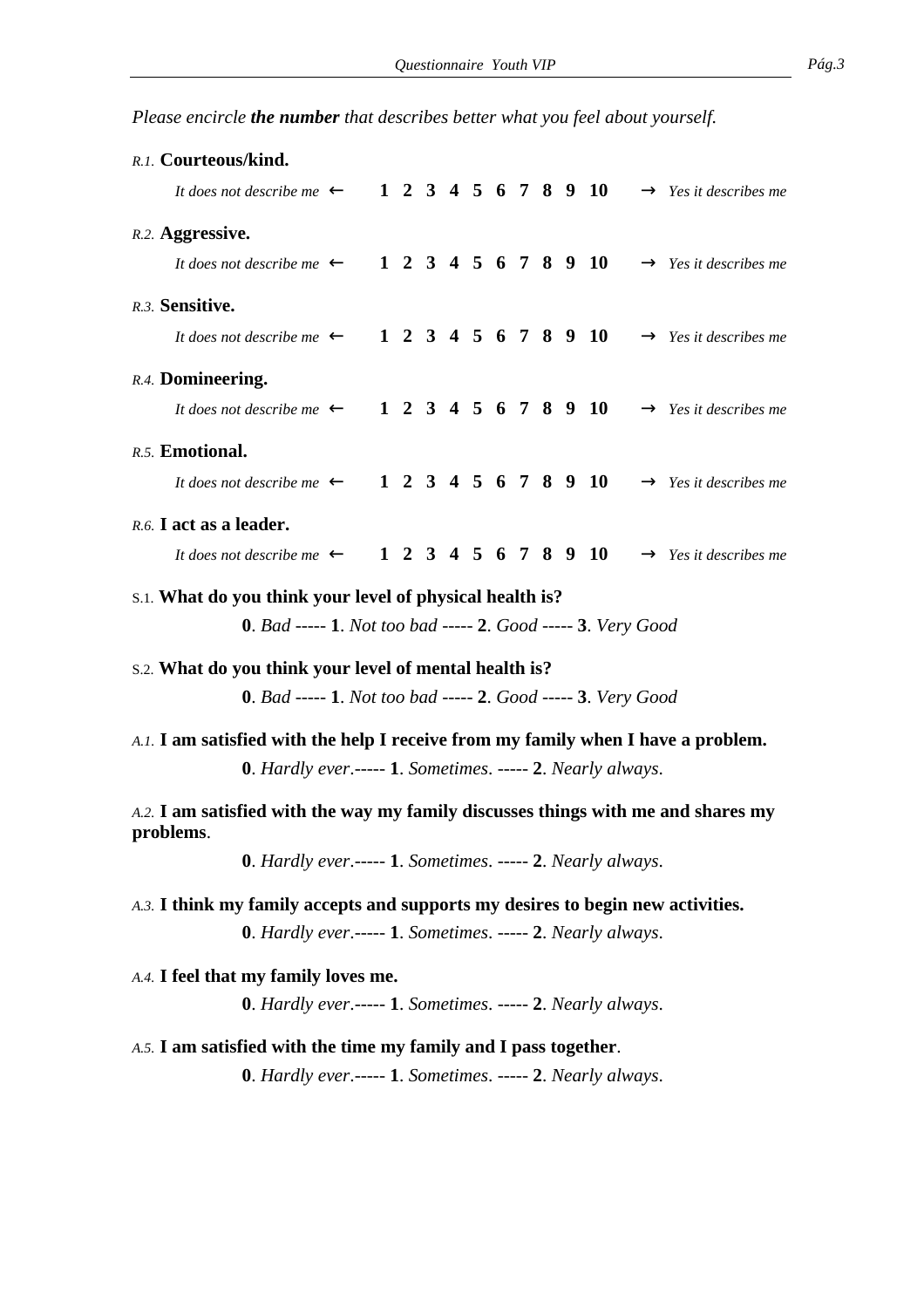*These sentences describe different aspects about how you identify yourself. Please read carefully each sentence and mark in what way it is important for you, using the* 

*following marks:* **1** = *Not important to my sense of who I am.*

**2** = *Slightly important to my sense of who I am.*

**3** = *Somewhat important to my sense of who I am*

**4** = *Very important to my sense of who I am* **5** = *Extremely important to my sense of who I am*

|              |                                                                              | <b>Not</b><br><i>important to</i><br>my sense of<br>who I am | Slightly<br><i>important to</i><br>my sense of<br>who I am | Somewhat<br><i>important to</i><br>my sense of<br>who I am | <b>Very</b><br><i>important to</i><br>my sense of<br>who I am | <b>Extremely</b><br><i>important to</i><br>my sense of<br>who I am |
|--------------|------------------------------------------------------------------------------|--------------------------------------------------------------|------------------------------------------------------------|------------------------------------------------------------|---------------------------------------------------------------|--------------------------------------------------------------------|
| I.1.         | The things I own, my<br>possessions.                                         | $\bigcirc$                                                   | $^\circledR$                                               | $\circled{3}$                                              | $^\circledR$                                                  | $\circledS$                                                        |
| I.2.         | My personal values and moral<br>standards                                    | $\bigcirc$                                                   | $^\circledR$                                               | $\circledS$                                                | $^{\small{\textcircled{\texttt{1}}}}$                         | $\circledS$                                                        |
| I.3.         | My popularity with other people                                              | $\bigcirc$                                                   | $^\circledR$                                               | $\circled{3}$                                              | $^\circledR$                                                  | $\circledS$                                                        |
| I.4.         | Being a part of the many<br>generations of my family                         | $\bigcirc$                                                   | $\circled{2}$                                              | $\circled{3}$                                              | $\circledast$                                                 | $\circledS$                                                        |
| I.5.         | My dreams and imagination                                                    | $\circled{1}$                                                | $\circled{2}$                                              | $\circled{3}$                                              | $^{\small{\textcircled{\footnotesize{4}}}}$                   | $\circledS$                                                        |
| I.6.         | The ways in which other people<br>react to what I say and do                 | $^\circledR$                                                 | $^\circledR$                                               | $\circled{3}$                                              | $^{\small{\textcircled{\footnotesize{4}}}}$                   | $\circledS$                                                        |
| I.7.         | My race or ethnic background                                                 | $^\circledR$                                                 | $^\copyright$                                              | $\circledS$                                                | $^\circledR$                                                  | $\circledS$                                                        |
| I.8.         | My personal goals and hopes for<br>the future                                | $\circled{1}$                                                | $^{\circledR}$                                             | $\circled{3}$                                              | $^{\small{\textcircled{\footnotesize{4}}}}$                   | $\circledS$                                                        |
| I.9.         | My physical appearance: my<br>height, my weight, and the shape<br>of my body | $^{\textcircled{\footnotesize{1}}}$                          | $^\circledR$                                               | $\circled{3}$                                              | $^\mathrm{\textregistered}$                                   | $\circledS$                                                        |
| I.10.        | My religion                                                                  | $^{\textcircled{\footnotesize{1}}}$                          | $\circled{2}$                                              | $\circled{3}$                                              | $^{\small{\textcircled{\footnotesize{4}}}}$                   | $\circledS$                                                        |
| <i>I.11.</i> | <b>My emotions and feelings</b>                                              | $^\circledR$                                                 | $^\circledR$                                               | $\circled{3}$                                              | $^\circledR$                                                  | $\circledS$                                                        |
| <i>I.12.</i> | My reputation, what others<br>think                                          | $\circled{1}$                                                | $\circled{2}$                                              | $\circled{3}$                                              | $^{\small{\textcircled{\texttt{1}}}}$                         | $\circledS$                                                        |
| I.13.        | Places where I live or where I<br>was raised                                 | $\bigcirc$                                                   | $^\circledR$                                               | $\circled{3}$                                              | $^{\small{\textcircled{\texttt{1}}}}$                         | $\circledS$                                                        |
| I.14.        | My thoughts and ideas                                                        | $^\circledR$                                                 | $^\copyright$                                              | $\circled{3}$                                              | $^\circledR$                                                  | $\circledS$                                                        |
| I.15.        | My attractiveness to other<br>people                                         | $\bigcirc$                                                   | $^\circledR$                                               | $\circled{3}$                                              | $^\circledR$                                                  | $\circledS$                                                        |
| I.16.        | My age, belonging to my age<br>group or being part of my<br>generation       | $\circled{1}$                                                | $\circled{2}$                                              | $\circled{3}$                                              | $^{\small{\textcircled{\texttt{1}}}}$                         | $\circledS$                                                        |
| <i>I.17.</i> | The ways I deal with my fears<br>and anxieties                               | $\bigcirc$                                                   | $\circled{2}$                                              | $\circled{3}$                                              | $\bigcircled{4}$                                              | $\circledS$                                                        |
| I.18.        | My sex, being a male or female                                               | $\circled{1}$                                                | $\circled{2}$                                              | $\circled{3}$                                              | $^{\small{\textcircled{\texttt{1}}}}$                         | $\circledS$                                                        |
| I.19.        | My feeling of being a unique<br>person, being distinct from others           | $^{\textcircled{\footnotesize{1}}}$                          | $\circled{2}$                                              | $\circled{3}$                                              | $\circledast$                                                 | $\circledS$                                                        |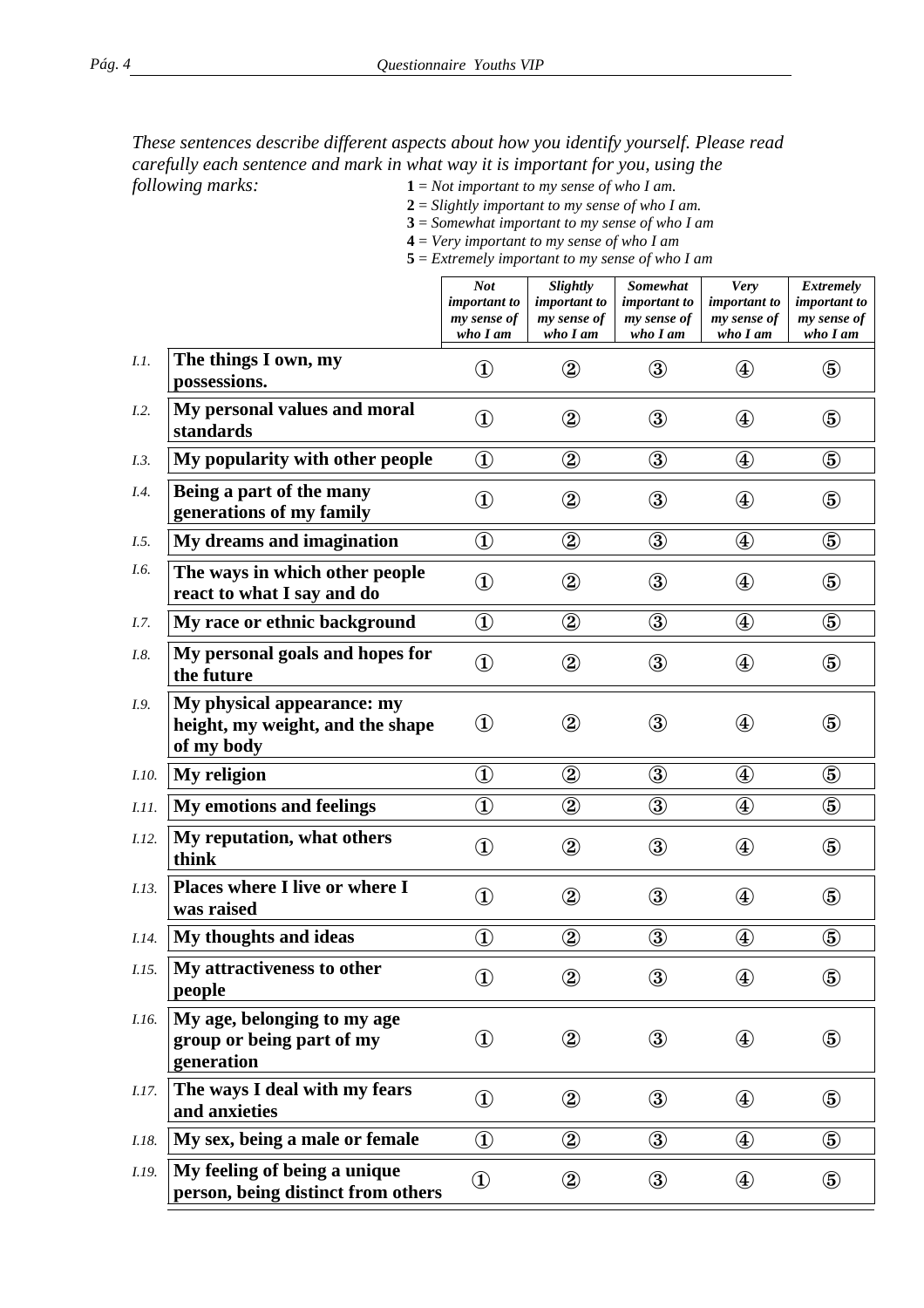|              |                                                                                                                    | <b>Not</b><br><i>important to</i><br>my sense of<br>who I am | Slightly<br>important to<br>my sense of<br>who I am | Somewhat<br><i>important to</i><br>my sense of<br>who I am | <b>Very</b><br><i>important to</i><br>my sense of<br>who I am | <b>Extremely</b><br><i>important to</i><br>my sense of<br>who I am |
|--------------|--------------------------------------------------------------------------------------------------------------------|--------------------------------------------------------------|-----------------------------------------------------|------------------------------------------------------------|---------------------------------------------------------------|--------------------------------------------------------------------|
| I.20.        | My social class, the economic<br>group I belong to, whether<br>lower, middle, or upper class.                      | $\textcircled{\textbf{1}}$                                   | $^\mathrm{\odot}$                                   | $\circledS$                                                | $\left( 4\right)$                                             | $\circledS$                                                        |
| 1.21.        | Knowing that I continue to be<br>essentially the same inside even<br>though life involves many<br>external changes | $^\mathrm{(1)}$                                              | $^\mathrm{\textregistered}$                         | $\circledS$                                                | $\circledast$                                                 | $\circledS$                                                        |
| I.22.        | My gestures and mannerisms,<br>the impression I make on others                                                     | $\circled{1}$                                                | $^\circledR$                                        | $\circled{3}$                                              | $\circledast$                                                 | $\circledS$                                                        |
| I.23.        | My feeling of belonging to my<br>community                                                                         | $\circled{1}$                                                | $^\copyright$                                       | $\circledS$                                                | $\circledast$                                                 | $\circledS$                                                        |
| I.24.        | My self-knowledge, my ideas<br>about what kind of person I<br>really am                                            | $\circled{1}$                                                | $^\mathrm{\textregistered}$                         | $\circled{3}$                                              | $\circledast$                                                 | $\circledS$                                                        |
| I.25.        | My social behaviour, such as the<br>way I act when meeting people                                                  | $\circled{1}$                                                | $\circled{2}$                                       | $\circled{3}$                                              | $\circledast$                                                 | $\circledS$                                                        |
| I.26.        | My feeling of pride in my<br>country, being proud to be a<br>citizen                                               | $\textcircled{\textbf{1}}$                                   | $^\circledR$                                        | $\circled{3}$                                              | $\circledast$                                                 | $\circledS$                                                        |
| I.27.        | My physical abilities, being<br>coordinated and good at athletic<br>activities                                     | $\circled{1}$                                                | $^\mathrm{\textregistered}$                         | $\circled{3}$                                              | $\circledast$                                                 | $\circledS$                                                        |
| <i>I.28.</i> | My personal self-evaluation, the<br>private opinion I have of myself                                               | $\bigcirc$                                                   | $\circled{2}$                                       | $\circled{3}$                                              | $\circledast$                                                 | $\circledS$                                                        |
| I.29.        | Being a sports fan, identifying<br>with a sports team                                                              | $^\circledR$                                                 | $^\copyright$                                       | $\circledS$                                                | $\circledast$                                                 | $\circledS$                                                        |
| I.30.        | My occupational choice and<br>career plans                                                                         | $\bigcirc$                                                   | $^{\circledR}$                                      | $\circled{3}$                                              | $\bigcircled{4}$                                              | $\circledS$                                                        |
| I.3I.        | My commitments on political<br>issues or my political activities                                                   | $\circled{1}$                                                | $^\circledR$                                        | $\circled{3}$                                              | $\bigcircled{4}$                                              | $\circledS$                                                        |
| I.32.        | My academic ability and<br>performance, such as the grades<br>I earn and comments I get from<br>teachers           | $\textcircled{\textbf{1}}$                                   | $^\circledR$                                        | $\circled{3}$                                              | $\circledast$                                                 | $\circledS$                                                        |
| I.33.        | My language, such as my<br>regional accent or dialect or a<br>second language that I know                          | $^{\circledR}$                                               | $^\circledR$                                        | $\circledS$                                                | $\circledast$                                                 | $\circledS$                                                        |
| <i>I.34.</i> | My role of being a student in<br>college                                                                           | $\bigcirc$                                                   | $^{\circledR}$                                      | $\circled{3}$                                              | $\bigcircled{4}$                                              | $\circledS$                                                        |
| I.35.        | My sexual orientation, whether<br>heterosexual, homosexual, or<br>bisexual                                         | $^{\circledR}$                                               | $^\copyright$                                       | $\circledS$                                                | $\circledast$                                                 | $\circledS$                                                        |
| I.36.        | The place where I was born                                                                                         | $^\circledR$                                                 | $^\circledR$                                        | $\circled{3}$                                              | $\circledast$                                                 | $\circledS$                                                        |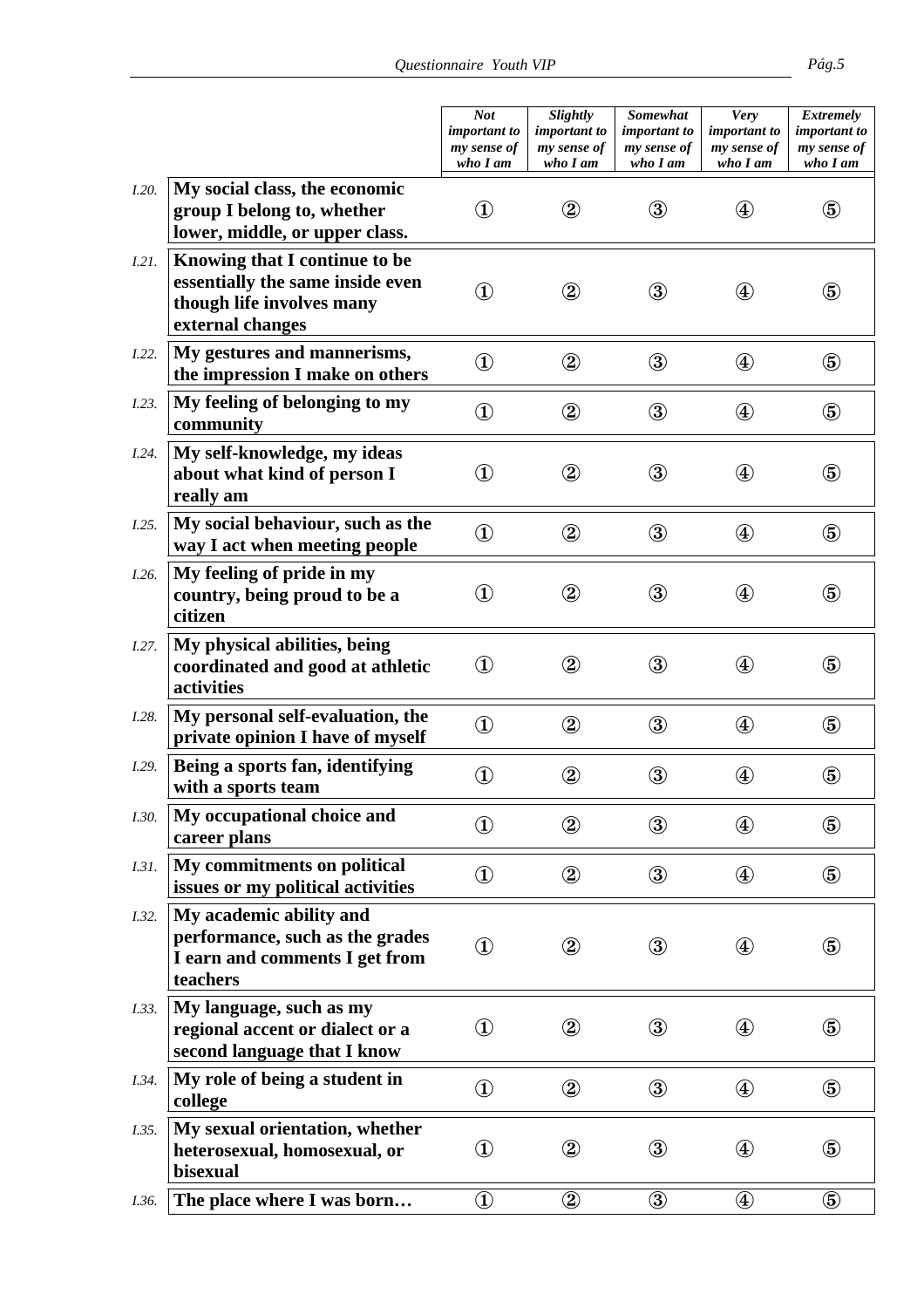## *Below you can read a series of statements about your tastes and preferences. Please mark each one of them with a mark 1 to 5 with the meaning that is described and according to your degree of preference. Do not forget to mark all the phrases. Thank you.*

- $1 = I$  really <u>dislike</u> it, I think it is <u>very wrong</u>.
- **2** *= I don't like, I think it is wrong*
- **3** *= It makes no difference to me.*
- $4 = I$  like it, I think it is right.
- $5 = I$  like it <u>very much</u>, I think it is <u>very right</u>.

|       |                                                              | I really<br>dislike it, I<br>think it is<br><u>very wrong.</u> | I don't like,<br>I think it is<br>wrong | It makes no<br>difference<br>to me. | I like it, I<br>think it is<br>right.       | I like it very<br>much, I<br>think it is<br>very right. |
|-------|--------------------------------------------------------------|----------------------------------------------------------------|-----------------------------------------|-------------------------------------|---------------------------------------------|---------------------------------------------------------|
| P.1.  | To enjoy sexual relations.                                   | $^\circledR$                                                   | $^\circledR$                            | $\circled{3}$                       | $\circledast$                               | $\circledS$                                             |
| P.2.  | To go to the cinema.                                         | $\bigcirc$                                                     | $^{\circledR}$                          | $\circled{3}$                       | $\bigcircled{4}$                            | $\circledS$                                             |
| P.3.  | To go out or meet and talk with<br>friends.                  | $^\circledR$                                                   | $^\circledR$                            | $\circled{3}$                       | $\bigcircled{4}$                            | $\circledS$                                             |
| P.4.  | To take advantage of another<br>when it is convenient.       | $^{\circledR}$                                                 | $^\circledR$                            | $\circled{3}$                       | $\circledast$                               | $\circledS$                                             |
| P.5.  | To break the rules.                                          | $^\circledR$                                                   | $^{\circledR}$                          | $\circled{3}$                       | $^{\small{\textcircled{\footnotesize{4}}}}$ | $\circledS$                                             |
| P.6.  | To buy brand clothes.                                        | $^\circledR$                                                   | $^\circledR$                            | $\circled{3}$                       | $\circledast$                               | $\circledS$                                             |
| P.7.  | To get involved in politics in<br>order to serve the others. | $^{\textcircled{\footnotesize{1}}}$                            | $^\copyright$                           | $\circledS$                         | $\circledast$                               | $\circledS$                                             |
| P.8.  | To smoke cigarettes.                                         | $^{\textcircled{\footnotesize{1}}}$                            | $^{\circledR}$                          | $\circled{3}$                       | $^{\small{\textcircled{\texttt{1}}}}$       | $\circledS$                                             |
| P.9.  | To take care of my body.                                     | $^{\textcircled{\footnotesize{1}}}$                            | $^\circledR$                            | $\circled{3}$                       | $\circledast$                               | $\circledS$                                             |
|       | P.10. To do things or play with my<br>computer.              | $^{\textcircled{\footnotesize{1}}}$                            | $^\copyright$                           | $\circledS$                         | $\circledast$                               | $\circledS$                                             |
| P.11. | To sometimes hurt someone<br>when it is convenient.          | $^\circledR$                                                   | $^\circledR$                            | $\circled{3}$                       | $\circledast$                               | $\circledS$                                             |
| P.12. | To listen to music.                                          | $^{\textcircled{\footnotesize{1}}}$                            | $^\circledR$                            | $\circled{3}$                       | $\circledast$                               | $\circledS$                                             |
|       | P.13. To go out dancing to discos, etc.                      | $\textcircled{\scriptsize{1}}$                                 | $\circled{2}$                           | $\circled{3}$                       | $\bigcircled{4}$                            | $\circledS$                                             |
|       | P.14. To study only the things that<br>interest me.          | $^{\textcircled{\footnotesize{1}}}$                            | $\circled{2}$                           | $\circled{3}$                       | $\circledast$                               | $\circledS$                                             |
| P.15. | To consume alcohol.                                          | $^{\textcircled{\footnotesize{1}}}$                            | $^\circledR$                            | $\circled{3}$                       | $^{\small{\textcircled{\footnotesize{4}}}}$ | $\circledS$                                             |
| P.16. | To read books.                                               | $^{\textcircled{\footnotesize{1}}}$                            | $^\circledR$                            | $\circled{3}$                       | $^{\small{\textcircled{\texttt{1}}}}$       | $\circledS$                                             |
|       | $P.17$ . To lie when it is convenient.                       | $\bigcirc$                                                     | $^\circledR$                            | $\circled{3}$                       | $\bigcircled{4}$                            | $\circledS$                                             |
|       | P.18. To be born in and live always in<br>the same place.    | $\bigcirc$                                                     | $\circled{2}$                           | $\circled{3}$                       | $\bigcircled{4}$                            | $\circledS$                                             |
| P.19. | To collaborate with an NGO to<br>help others.                | $\bigcirc$                                                     | $\circled{2}$                           | $\circled{3}$                       | $\circledast$                               | $\circledS$                                             |